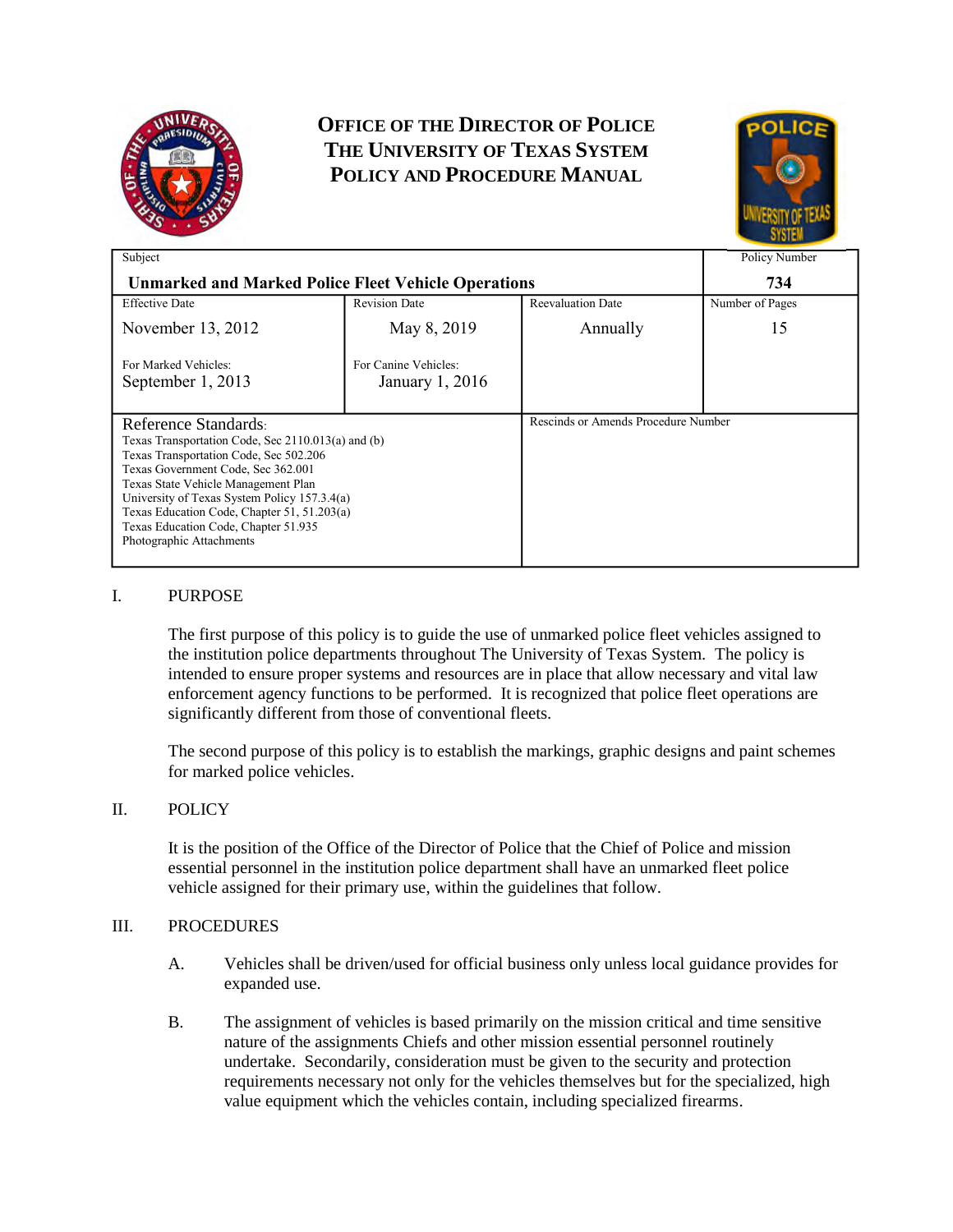- C. Uses of these vehicles will include, but not necessarily be limited to, the following:
	- 1. Suppott and protection of the Board of Regents, Chancellor, University Presidents;
	- 2. The transportation of prisoners, victims or witnesses or those at risk from the elements;
	- 3. Conducting administrative inspections at the/a component institution/s;
	- 4. Conducting criminal investigations at the/a component institution/s or elsewhere within the statutorily defined jurisdiction of the UT System Police;
	- 5. Response to the/a component institution/s in the event of natural disaster, manmade catastrophe, terrorist attack, major or serial felony offenses, civil disorder, spillover border violence, other dignitary protection requirements, training, transportation of critical equipment as required; and/or
	- 6. As otherwise directed by the Chief of Police.
- D. Personal vehicles shall not be considered an acceptable substitute for fleet vehicles and rental vehicle usage will be limited to those situations where a fleet vehicle is either unavailable or not appropriate for the assignment.
- E. Vehicles can be used to commute to and from the Assignee's respective residences based upon the finding by the Director of Police, as the UT System Police agency administrator and consistent with *Texas Transportation Code*, Sec 2113.013(b), that the vehicles' use may be necessary to ensure that vital agency functions are performed. The warranty of the Chief of Police is sufficient to fulfill this requirement.
- F. Assignees shall be armed at all times when operating a police vehicle, shall be in possession of police identification and cellular telephone; police radios are encouraged but optional. Operation of the installed communications equipment shall be at the discretion of the driver and dependent upon the situation.
- G. As a matter of policy, all Assignees shall attend an internal training class addressing the proper protocols for identifying one's self as an off duty police officer and measures to be taken to avoid a confrontation with uniformed officers as a result of mistaken identity.
- H. A minimum of casual business attire is required when operating a police vehicle.
- I. Tobacco use of any kind is prohibited.
- J. Intervention in a crisis situation or criminal event while operating an unmarked police vehicle shall be consistent with statutory authority and obligations as a peace officer; traffic stops in unmarked vehicles should be made only as a last resort and only if public safety is threatened.
- K. Pursuits in unmarked vehicles are prohibited except in the most urgent of circumstances when necessary to prevent the immediate loss of life and no other alternative is available.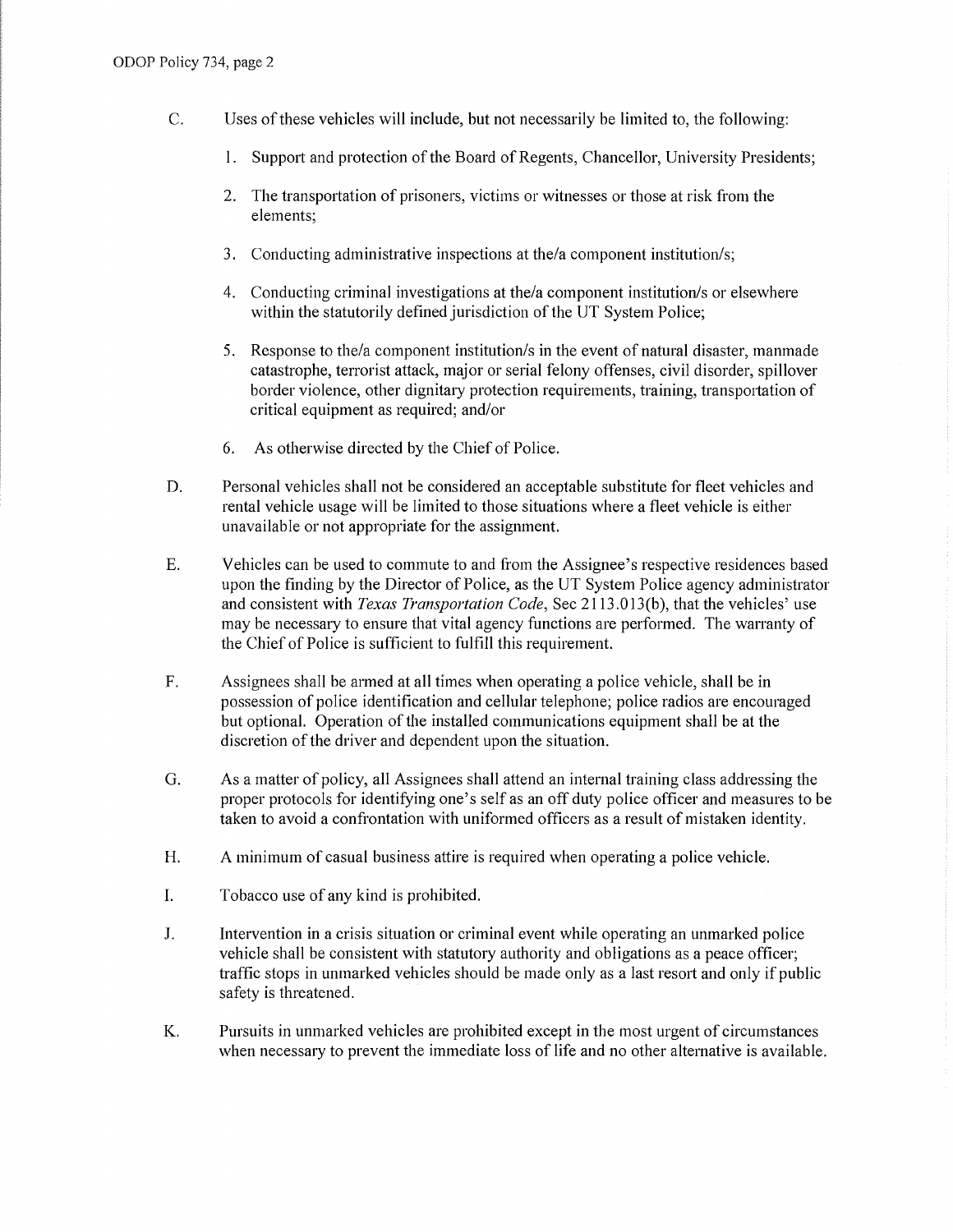- L. Emergency equipment (lights, siren) should be discretely installed and shall be engaged when necessary to better control or manage the situation at hand or when proceeding to an emergency situation. All such emergency movement shall be consistent with state law.
- M. Firearms shall not be discharged from the unmarked police vehicle except in the most urgent of circumstances to prevent loss of life, including self-defense, and no other alternative exists; firearms shall not be discharged at or into other moving vehicles except in the most urgent of circumstances, including self-defense, to prevent loss of life and no other alternative exists.
- N. Required vehicle equipment to be considered should include tactical gear and body armor, an outer wear garment identifying the wearer as a law enforcement officer, patrol rifle, shotgun (optional); all equipment shall be secured in the trunk and out of the public view; firearms vaults in the trunks, if available, shall be utilized.
- 0. Seatbelts shall be worn at all times.
- P. The vehicle shall be secure at all times whether occupied or unoccupied.
- Q. Vehicles shall be adequately fueled, washed, vacuumed and maintained in good operational order at all times and all required record keeping related to mileage, refueling and maintenance shall be the responsibility of the respective Assignee.
- R. When housed at the respective Assignees' residences the vehicles shall be parked in a locked condition in the most secure location possible.
- S. Any damage to a vehicle, involvement in a motor vehicle accident, or equipment/vehicle loss shall be reported immediately.
- T. Civilians shall not be permitted to drive the vehicles except in the case of an emergency.

### IV. FLEET EXCEPTIONS FOR LAW ENFORCEMENT VEHICLES

- A. Institution policies for general fleet operations may, from time to time, conflict with the specialized law enforcement mission of both marked and unmarked police vehicles. In such instances, this policy shall prevail because the following exceptions directly impact officer safety, the capacity to respond to emergency events, the ability to provide executive protection or conduct criminal investigations.
	- 1. Unmarked vehicles shall not display insignia, graphics or license plate indicia that identifies the vehicle as a state vehicle and as an inherent result compromises the mission/use/purpose of the vehicle.
	- 2. The State of Texas Alias License Plate Program shall be strongly considered and is strongly recommended for unmarked police vehicles used for criminal investigative, discreet response or surveillance purposes.
	- 3. The use of cellular telephones by police officers operating law enforcement vehicles is permissible in support of public safety operations.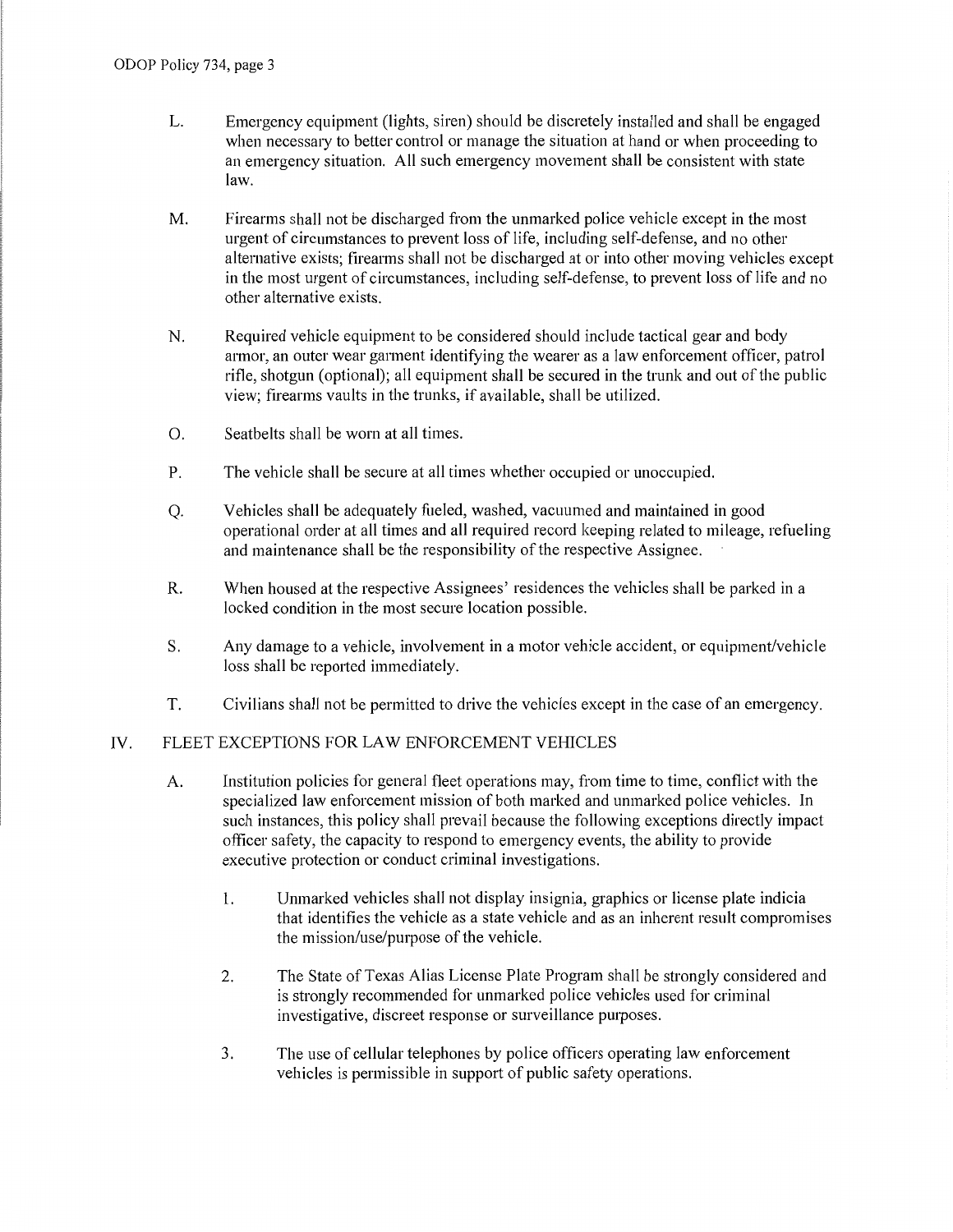### V. REQUIREMENTS FOR MARKED POLICE VEHICLES

- A. Marked police vehicles shall be black with white doors.
- B. The Seal of The University of Texas System Police shall be affixed on the doors as depicted in attached photographs of the Ford Crown Victoria Police Interceptor model.
- C. The language "University of Texas System Police" shall be affixed on the doors and trunk as depicted in Attachment A.
- D. The Institution name (e.g. UT Arlington) shall be affixed to the front fenders as depicted in Attachment A.
- E. The Unit Number shall be affixed to the rooftop, front and rear bumpers and rear pillars as depicted in Attachment A.
- F. "Emergency 911" (or applicable emergency telephone number) shall be affixed to the trunk and rear quarter panels as depicted in Attachment A.
- G. Window tinting is at the discretion of the Institution Chief of Police
- H. Vehicles should be Police Package models when available and appropriate and must be equipped with emergency equipment as required by State law.
- I. Exceptions to (C.) above will be granted on an individual basis by the Director of Police when the Institution Police Department desires to brand the vehicle by Institution (e.g. "University of Texas at Arlington Police").
- J. Graphics accommodations for other manufacturers' vehicles (e.g. Caprice/Impala, Tahoe, Charger) are depicted in Attachment A as are the technical specifications for the graphics and lettering.

### VI. REQUIREMENTS FOR CANINE OPERATION VEHICLES

- A. All vehicles regularly used for law enforcement canine operations (transportation, shelter, protection, security, and deployment of police canines) shall be modified and equipped appropriately, relying on standards established by such organizations as the United States Police Canine Association, the American Police Canine Association, and the National Police Canine Association.
- B. All such vehicle shall be equipped with a canine vehicle heat alert system that includes, at a minimum, the following features:
	- 1. Rear window roll down,
	- 2. Window fan turns on,
	- 3. An audible alert/alarm sounds.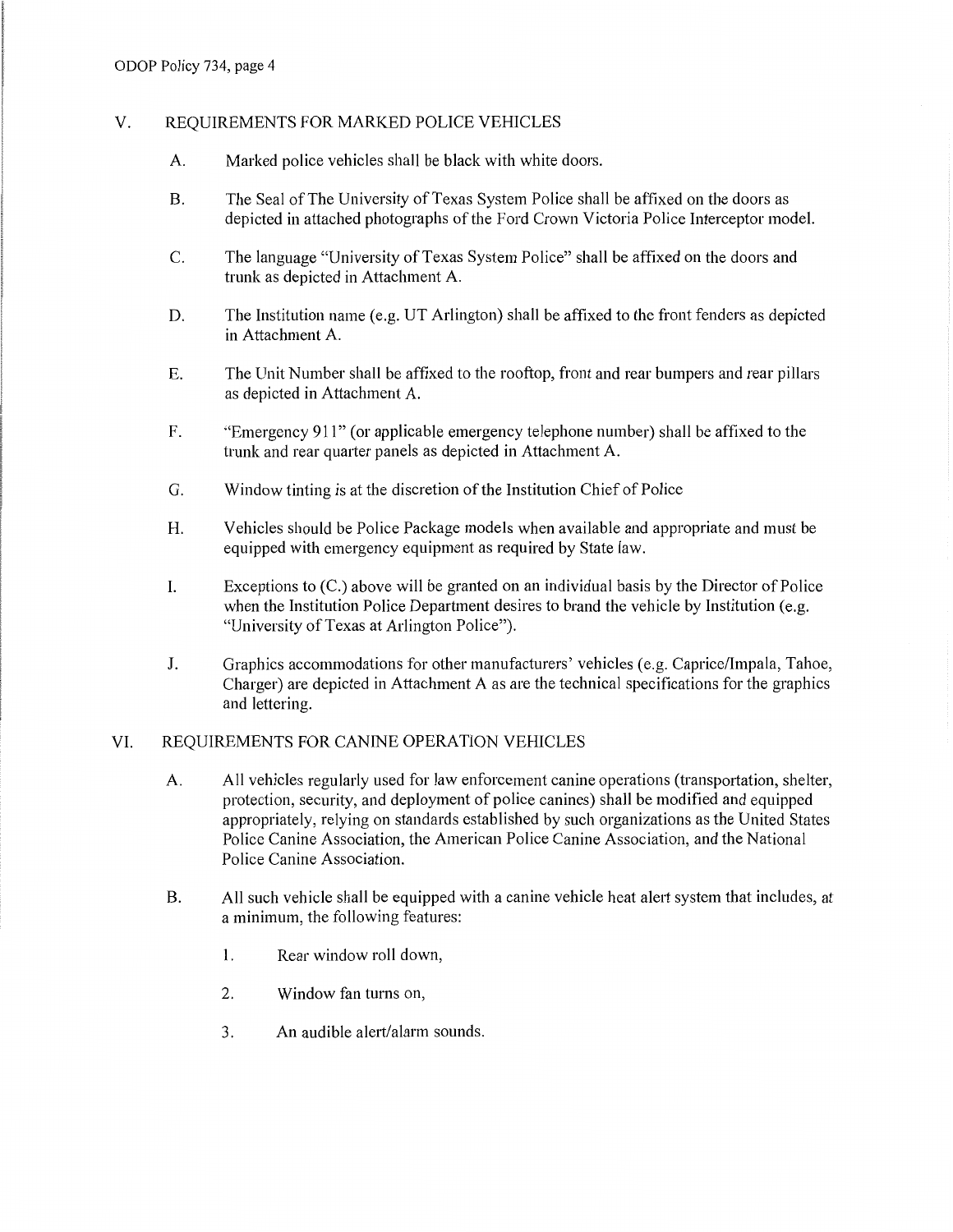- C. Strong consideration should be given to the adoption of enhanced canine vehicle heat alert system features to include:
	- 1. Pager to notify handler.
	- 2. Cellular service to notify handler.
	- 3. Activation of emergency light bar.
	- 4. Activation of emergency siren.
	- 5. Engine fire detection.
	- 6. Engine stall detection.
	- 7. Battery condition monitoring.
	- 8. Smoke/carbon monoxide detection.
	- 9. Radiotronic messaging to handler.

Michael J. Heidingsfield

Director of Police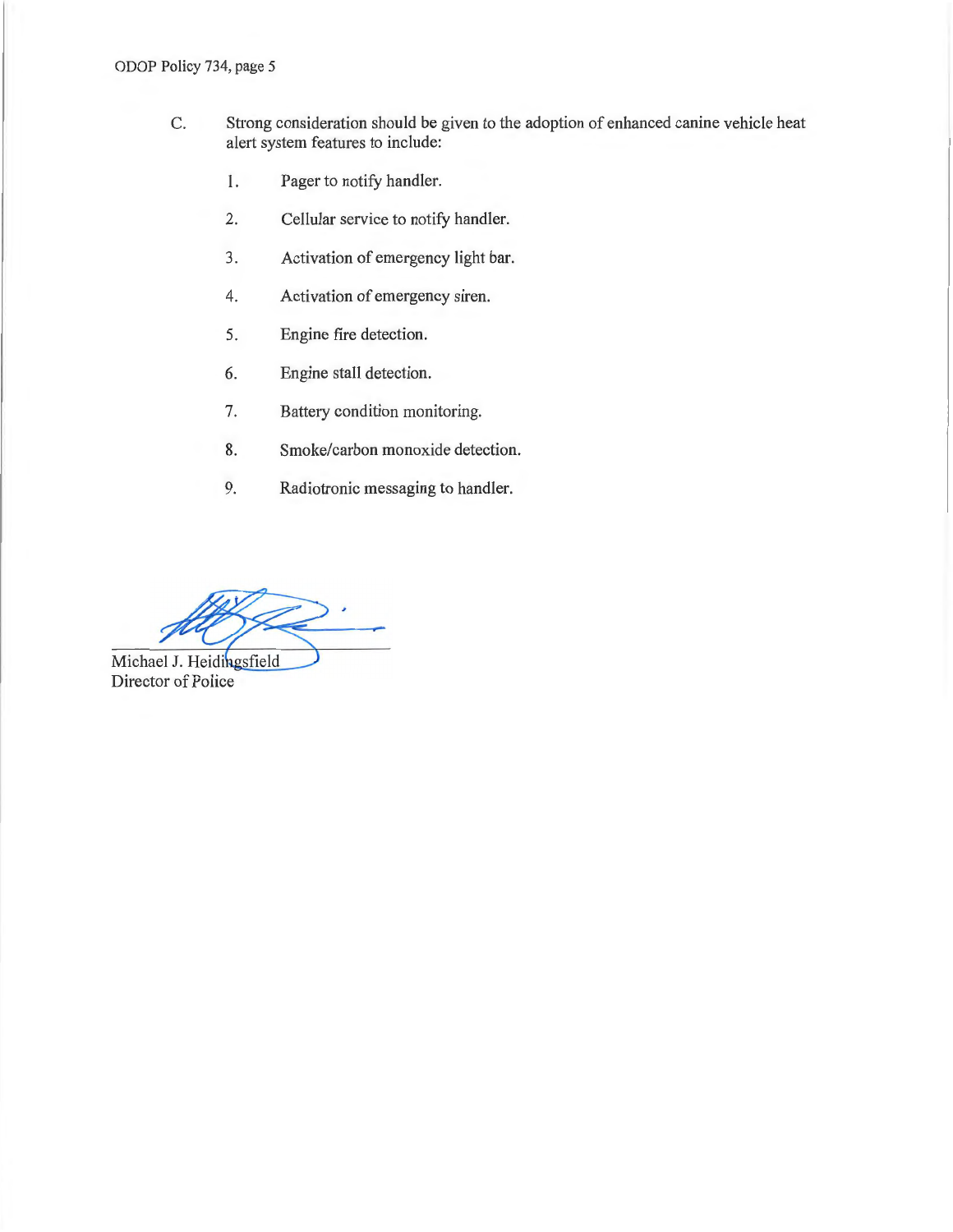### Changes/ Amendments since last publication

Addition of Paragraph VI. Requirements for Canine Operation Vehicles. September 1, 2015

Added technical specifications for graphics for K-9 Unit to Attachment A. May 12, 2015

Added technical specifications for graphics for a Dodge pickup to Attachment A. September 8, 2014

Added Paragraph IV. FLEET EXCEPTIONS FOR LAW ENFORCEMENT VEHICLES. September 25, 2013

Section I. PURPOSE – added second paragraph which now makes this policy inclusive of marked vehicles. November 13, 2012

Added Section IV. REQUIREMENTS FOR MARKED POLICE VEHICLES. November 13, 2012.

Added Attachment A. November 13, 2012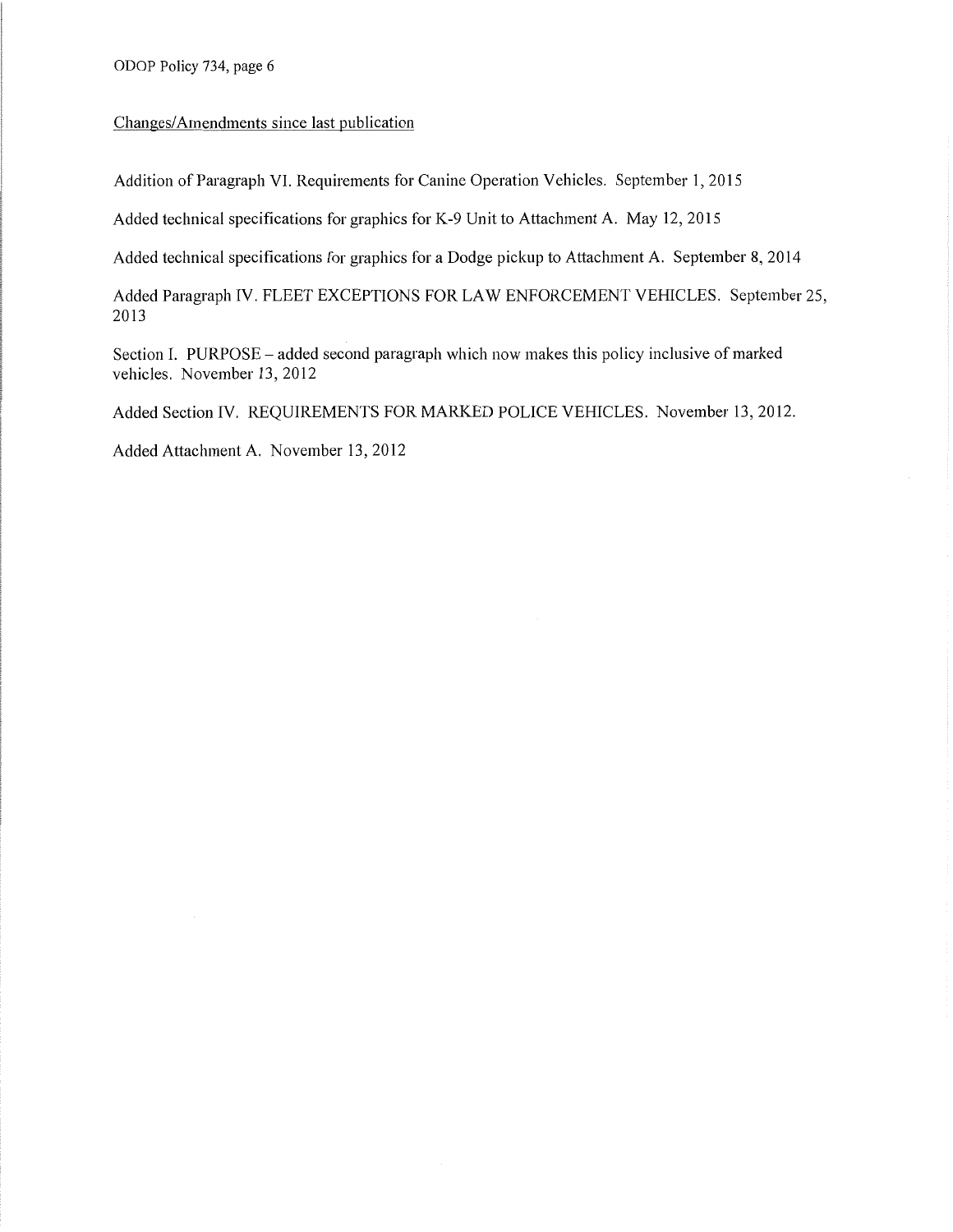## ATTACHMENT A

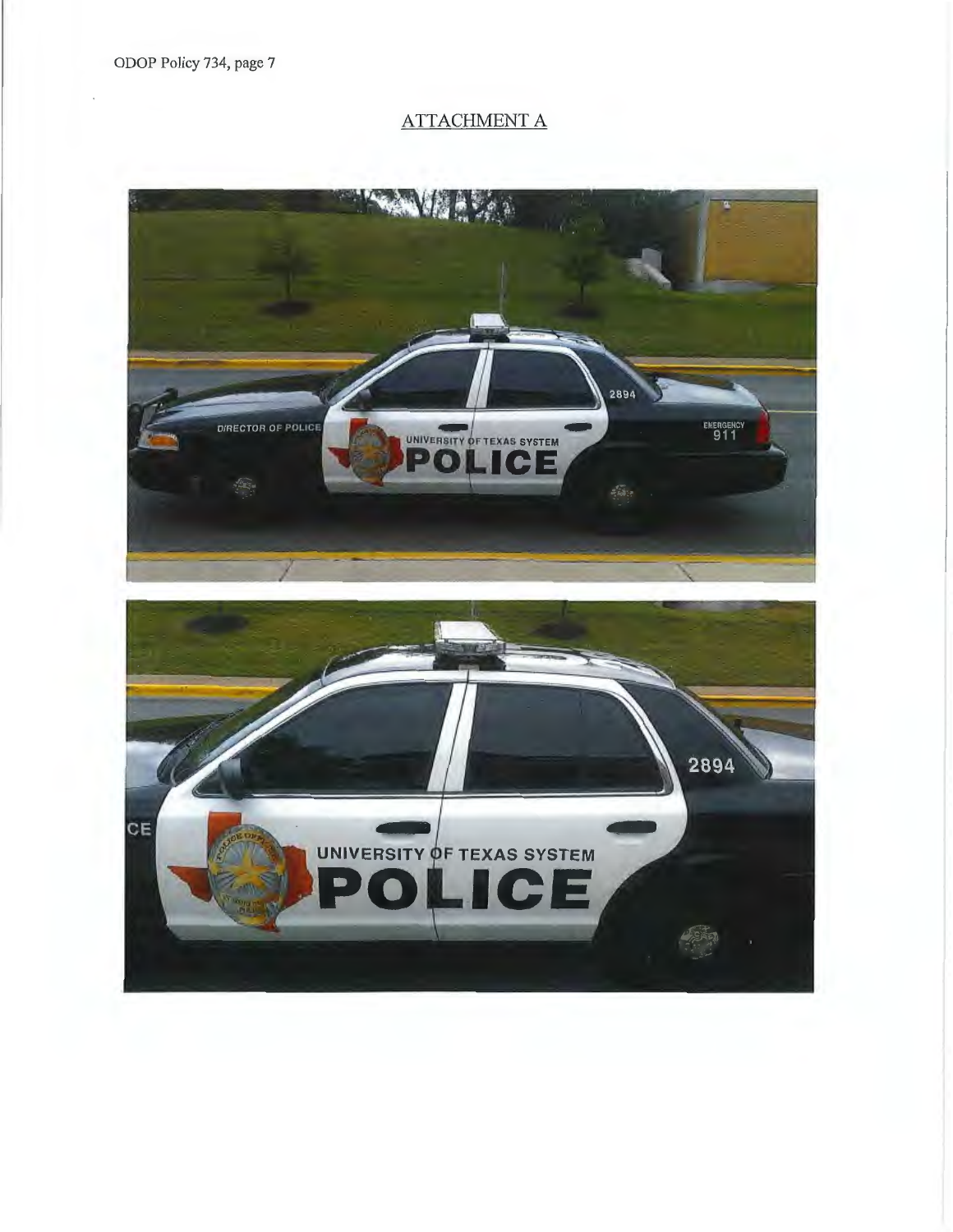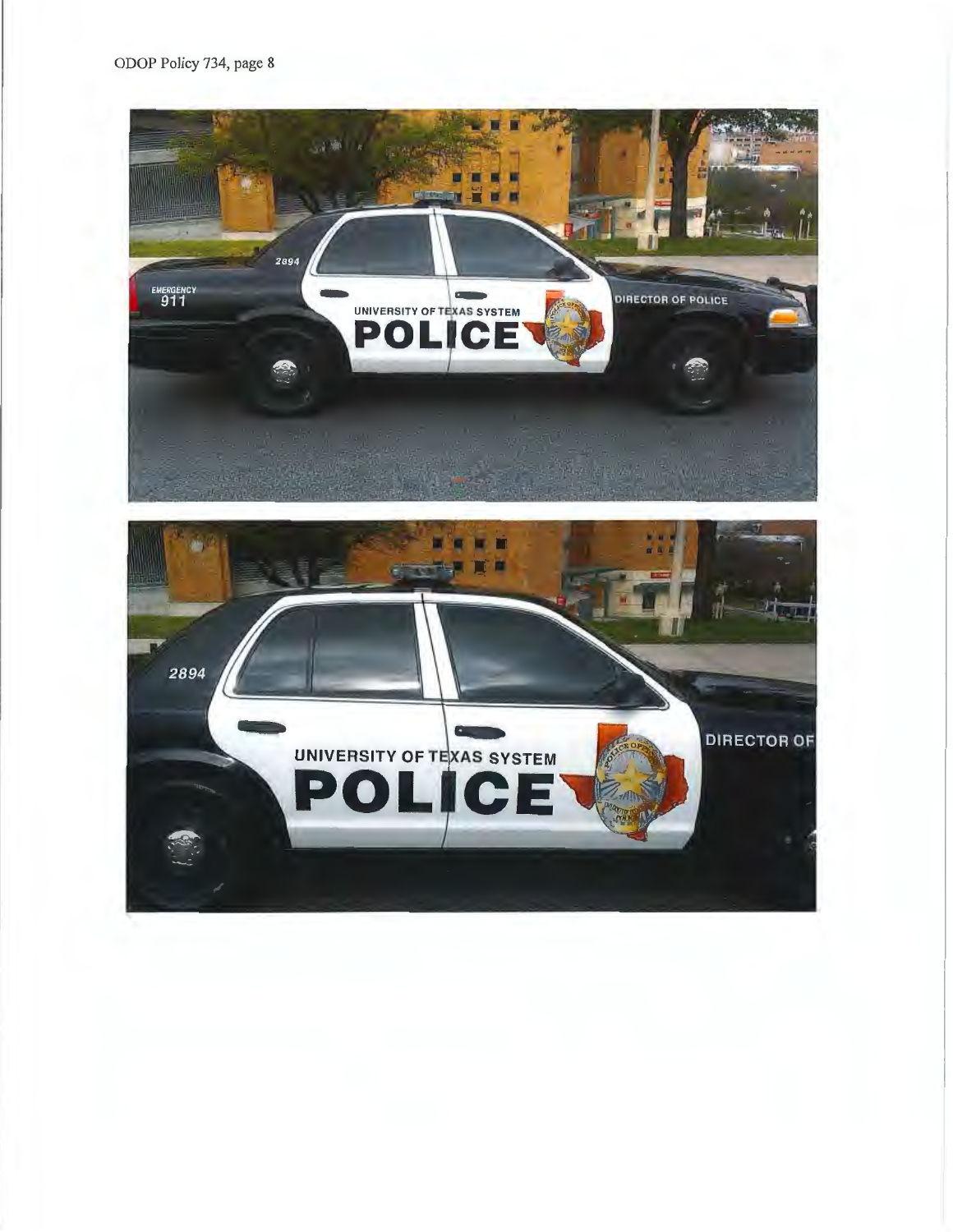

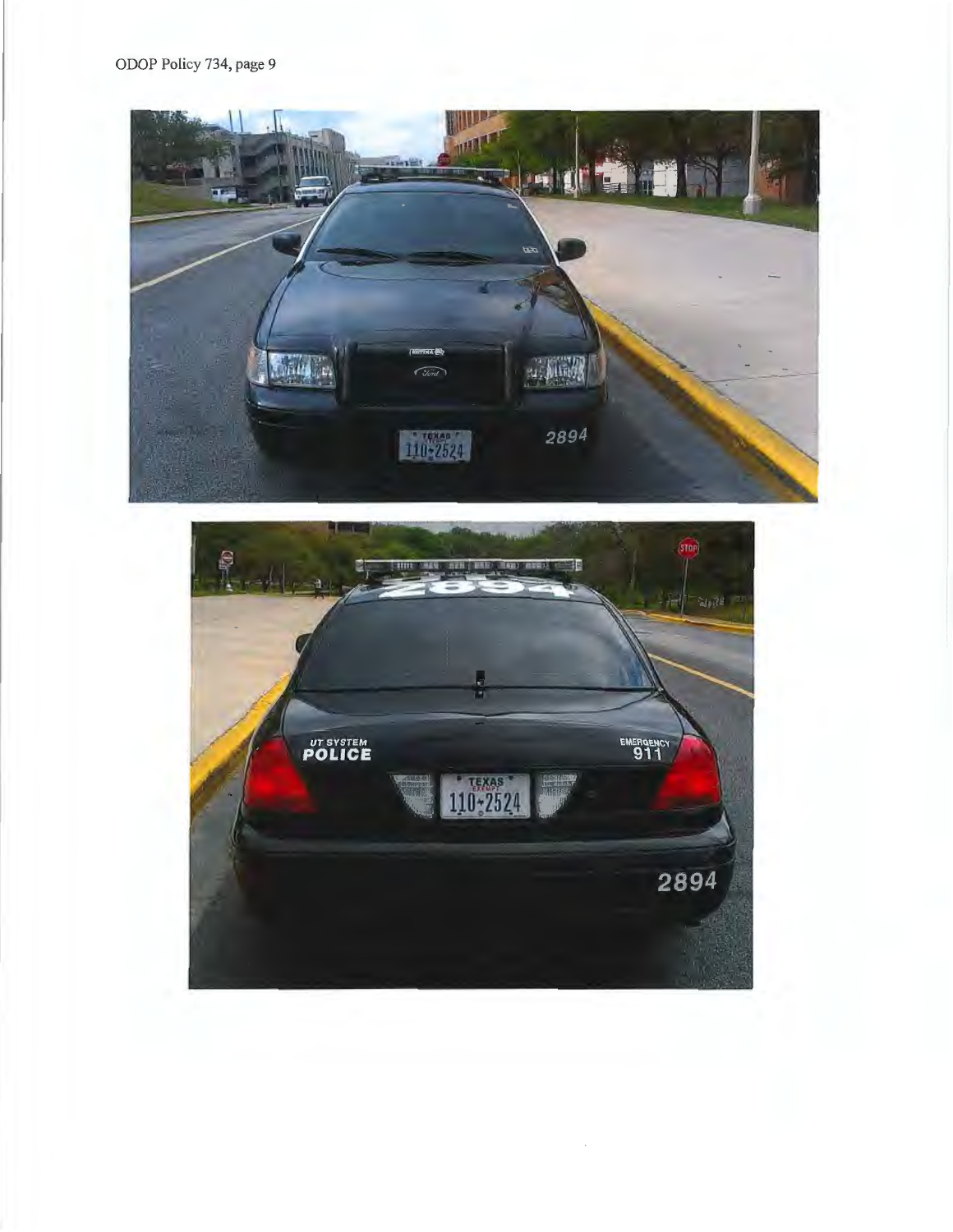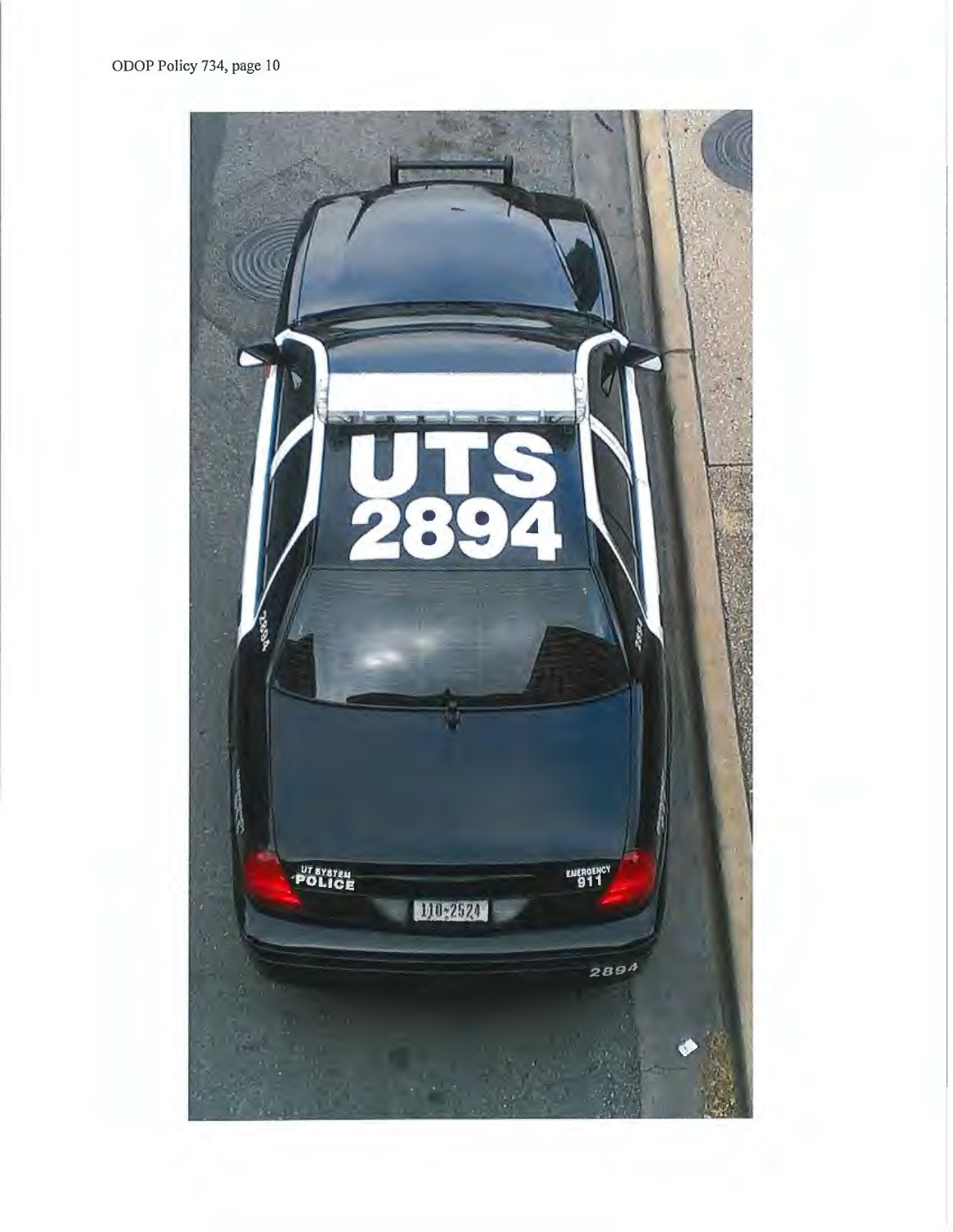



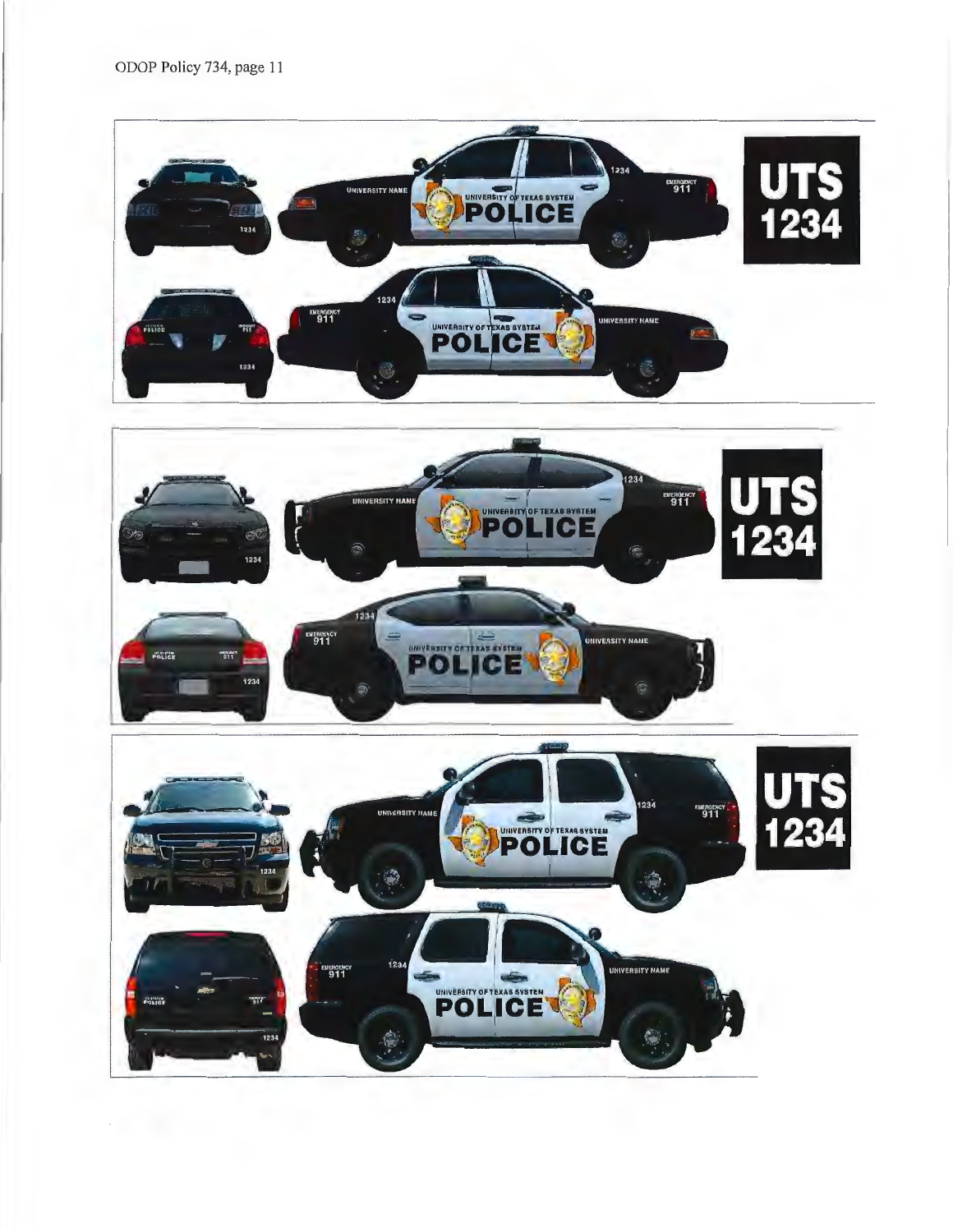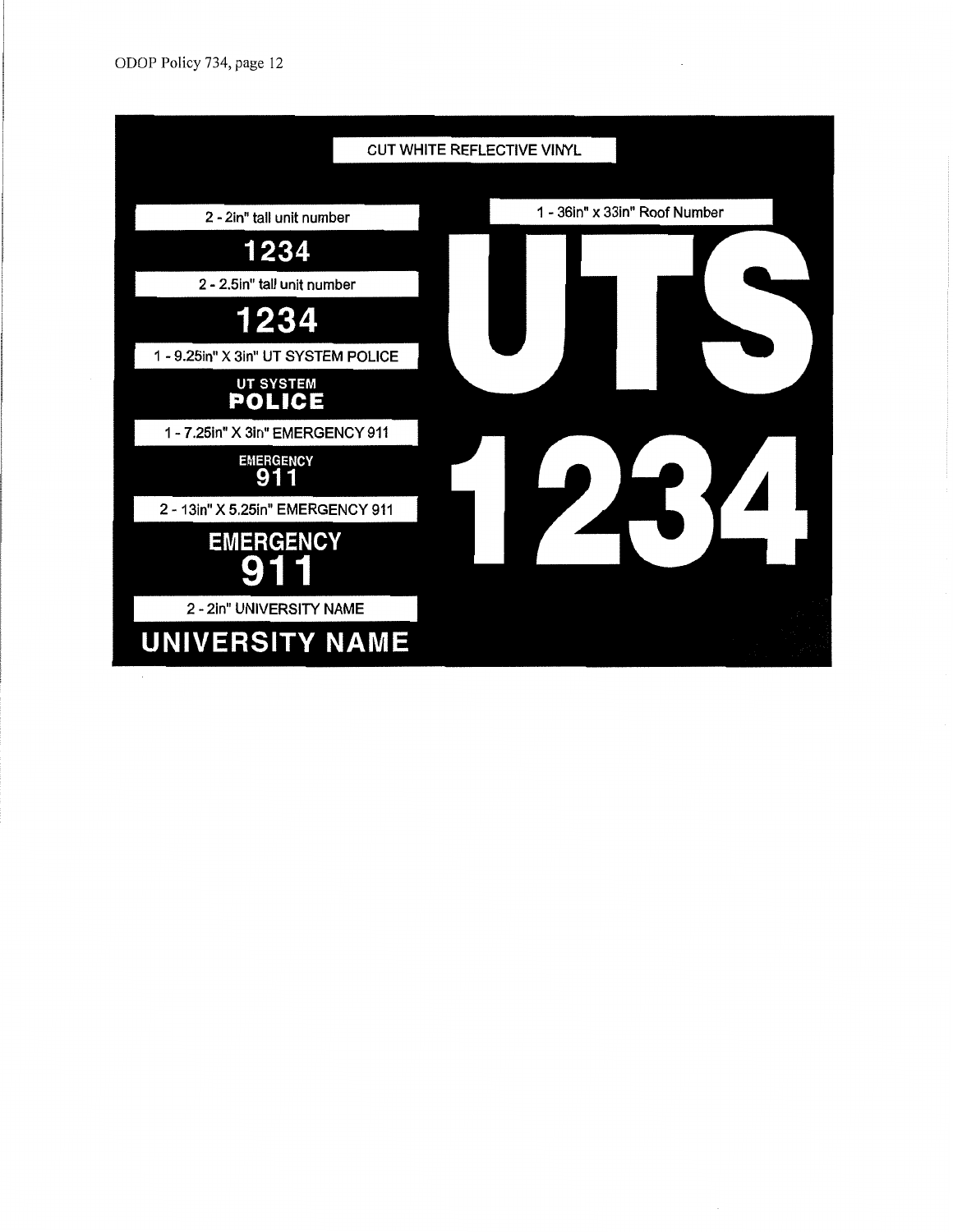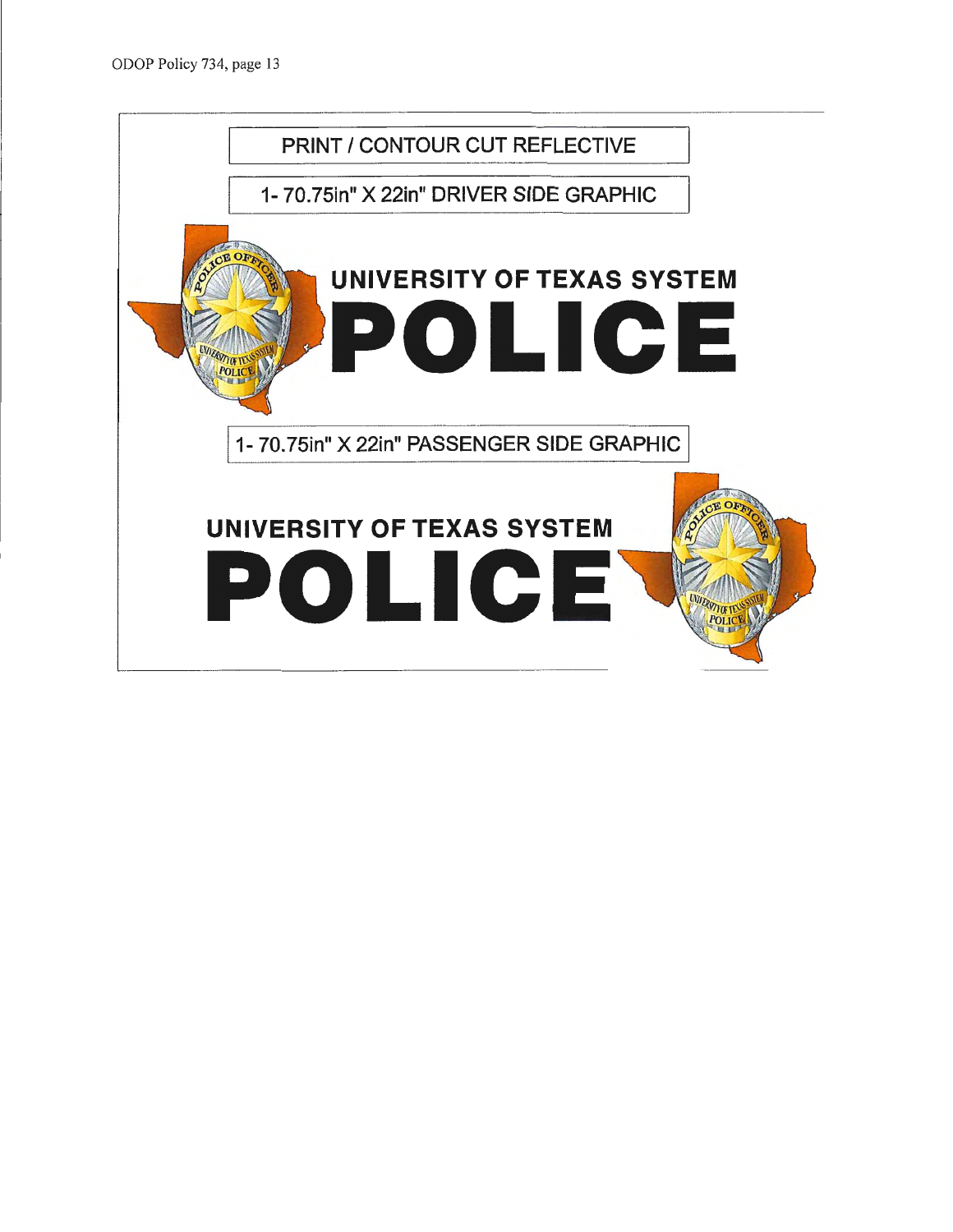